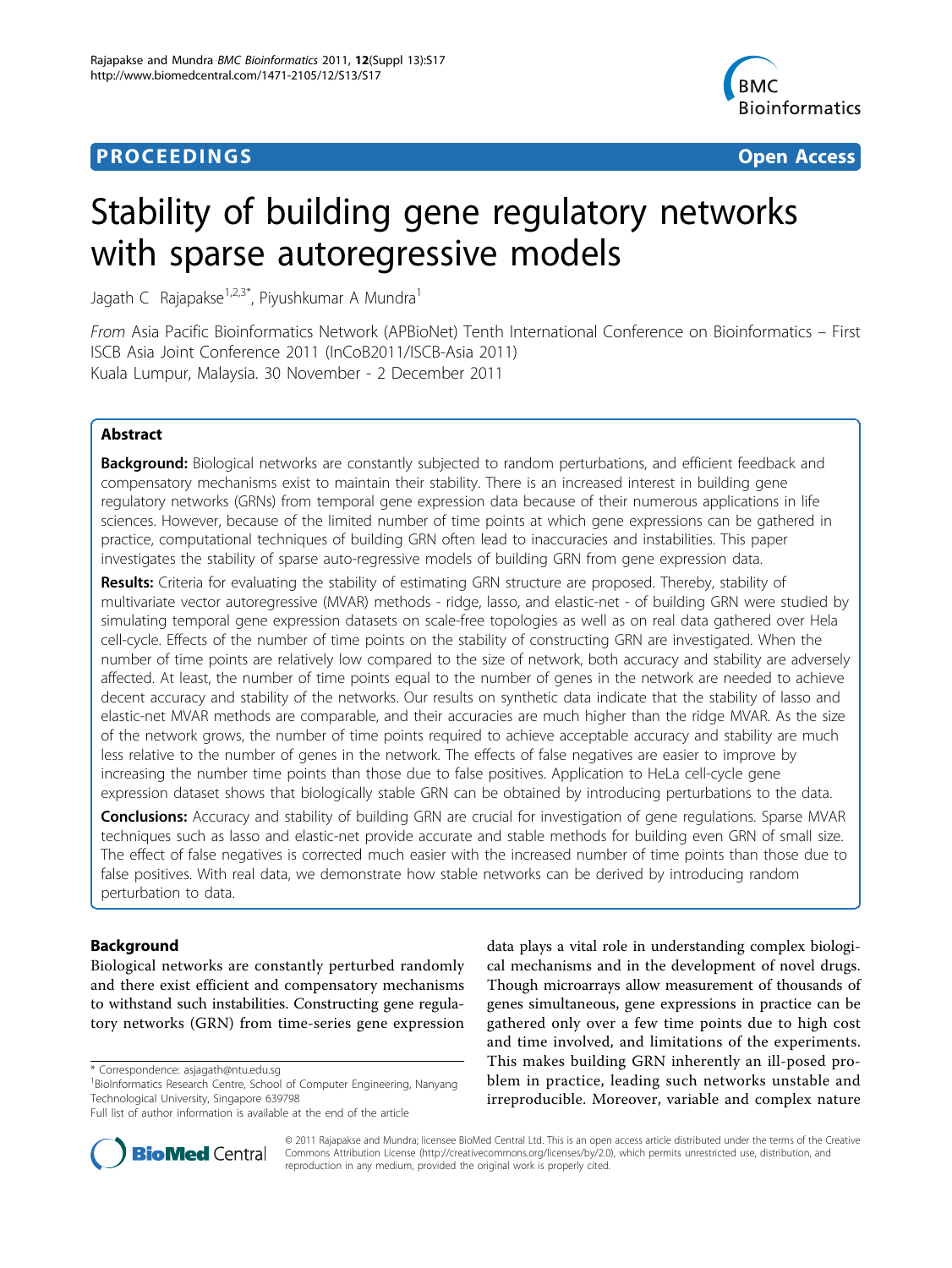of biological sources, and measurement noise and artifacts, add to the challenges of constructing accurate and stable GRN.

A wide range of techniques for inferring GRN from microarray datasets have been proposed in the literature [[1](#page-8-0)-[4](#page-8-0)], including Boolean networks [[5\]](#page-8-0), linear networks [[6](#page-8-0),[7](#page-8-0)] differential equation models [[8\]](#page-8-0), and stochastic methods [\[9-12](#page-8-0)]. Despite the plethora of such techniques, stability of building GRN from gene expression data has not been addressed by the research community so far. In this paper, we investigate the stability of building GRN by using sparse linear models with simulations and real data.

The linear multivariate vector autoregression (MVAR) provides a simple and efficient technique to estimate regulatory relationships among genes. However, due to less number of time points compared to the number of genes whose expressions involved in gene expression datasets, several penalized MVAR techniques using regularization [[3,7](#page-8-0),[13-](#page-8-0)[16](#page-9-0)] and priors [[17](#page-9-0)] have been considered for building GRN. The sparse MVAR techniques such as lasso and elastic-net uses a penalty function to drive small regulatory coefficient to zero, thereby producing computationally stable and sparse yet biologically plausible GRNs. Recently, their efficacy in building GRN have been demonstrated [[6,7](#page-8-0)].

A good technique of building GRN should not only be accurate but also be reproducible and stable; biologists will then be able to test complex hypothesis with confidence on in silico networks. Stability means that the network construction is robust to changes of network topology and parameters, and biological and instrumental noise. In this paper, we first introduce novel criteria for evaluating stability of building GRN at the level of connections and networks. MVAR models of ridge, lasso, and elastic-net penalty are evaluated with respect to their accuracies and stabilities by using synthetic gene expression datasets. In particular, we investigate how many time points of gene expressions are needed for a network of given topology and size. Using a real data set gathered in HeLa cell cycle [[18](#page-9-0)], we demonstrate how random perturbations in the data could be induced to determine stable genes in the network.

## Methods

Suppose dataset  $X = \{x_i(t)\}_I \times \tau$  consists of time-series of expressions of  $I$  genes, taken over equally spaced  $T$  time points, where  $x_i(t)$  denotes the expression of gene i at time t. Let vector  $x(t) = (x_i(t))_{i=1}^I$  represent expressions of all genes at time  $t$ . Consider a network of  $I$  genes, represented by an r-order multivariate vector autoregressive (MVAR) model:

$$
x(t) = \sum_{\tau=1}^{r} \beta^{\tau} x(t-\tau) + \varepsilon(t)
$$
 (1)

where  $\beta^{\tau} = {\beta^{\tau}}_{i,j}$  denotes the matrix of regression coefficients corresponding to a model of order  $\tau$ , and  $\varepsilon(t) = (\varepsilon_i(t))_{i=1}^I$  denotes residuals that are assumed to be i.i.d. and zero mean Gaussian. The regression coefficient  $\beta_{i,j}^{\tau}$  represents the interaction between genes *i* and *j*. In general, the model has  $I^2r$  coefficients. This scope of this work is restricted to first-order systems (i. e.,  $r = 1$ ). Suppose a vector of gene expressions at time  $t$ is denoted by row vector  $y^t = (x_i(t))_{i=1}^T$  and let  $z^t = y^{t-1}$ denote the vector of gene expressions at the previous time-point,  $\beta = [\beta^1, \beta^2, \dots \beta^I]^T$  a matrix of size  $I \times I$  of regression coefficients, and  $\varepsilon^t = [\varepsilon_1(t), \varepsilon_2(t), ... \varepsilon_I(t)]$  the corresponding innovations. The multivariate model can be written in standard multivariate vector autoregressive (MVAR) form:

$$
\gamma^t = z^t \beta + \varepsilon^t \tag{2}
$$

In vector form, (2) becomes:

$$
Y = Z\beta + E \tag{3}
$$

where *t*-th row of *Y*, *Z*, and *E*, are  $y^t$ ,  $z^t$ , and  $\varepsilon^t$ , respectively, and there are  $T - 1$  samples; Y is a  $(T - 1) \times I$ matrix, Z a  $(T - 1) \times I$  matrix,  $\beta$  a  $I \times I$  matrix, and E a  $(T - 1) \times I$  matrix. MVAR coefficients are estimated using standard least squares as:

$$
\hat{\beta} = (Z^T Z)^{-1} Z^T Y \tag{4}
$$

The above matrix cannot be determined if the number of genes are larger than number of samples (that is,  $T \ll l$ ).

To handle such instances, penalized regression methods such as ridge regression, lasso, or elastic net regression penalties have been proposed [[19](#page-9-0)]. The general penalized regression loss function is given by:

$$
L(\alpha, \lambda, \beta) = ||Y - Z\beta||^2 + \lambda \alpha |\beta|_1 + \frac{1}{2}\lambda(1-\alpha) ||\beta||_2^2 \quad (5)
$$

where  $\lambda$  and  $\alpha$  are regularization parameters. When  $\alpha$ = 0 the loss function represents ridge MVAR,  $\alpha$  = 1 represents lasso, and  $\alpha \in (0,1)$  represents an elastic-net penalty. In other words, lasso uses  $L_1$ -norm, ridge regression uses  $L_2$ -norm, and elastic-net uses both  $L_1$ norm and  $L_2$ -norm in its penalty term. The penalty terms attempt to drive small regression coefficients to zero, making networks sparse and computationally wellposed. The lasso penalty is more capable of driving regression coefficients to zero than the ridge penalty.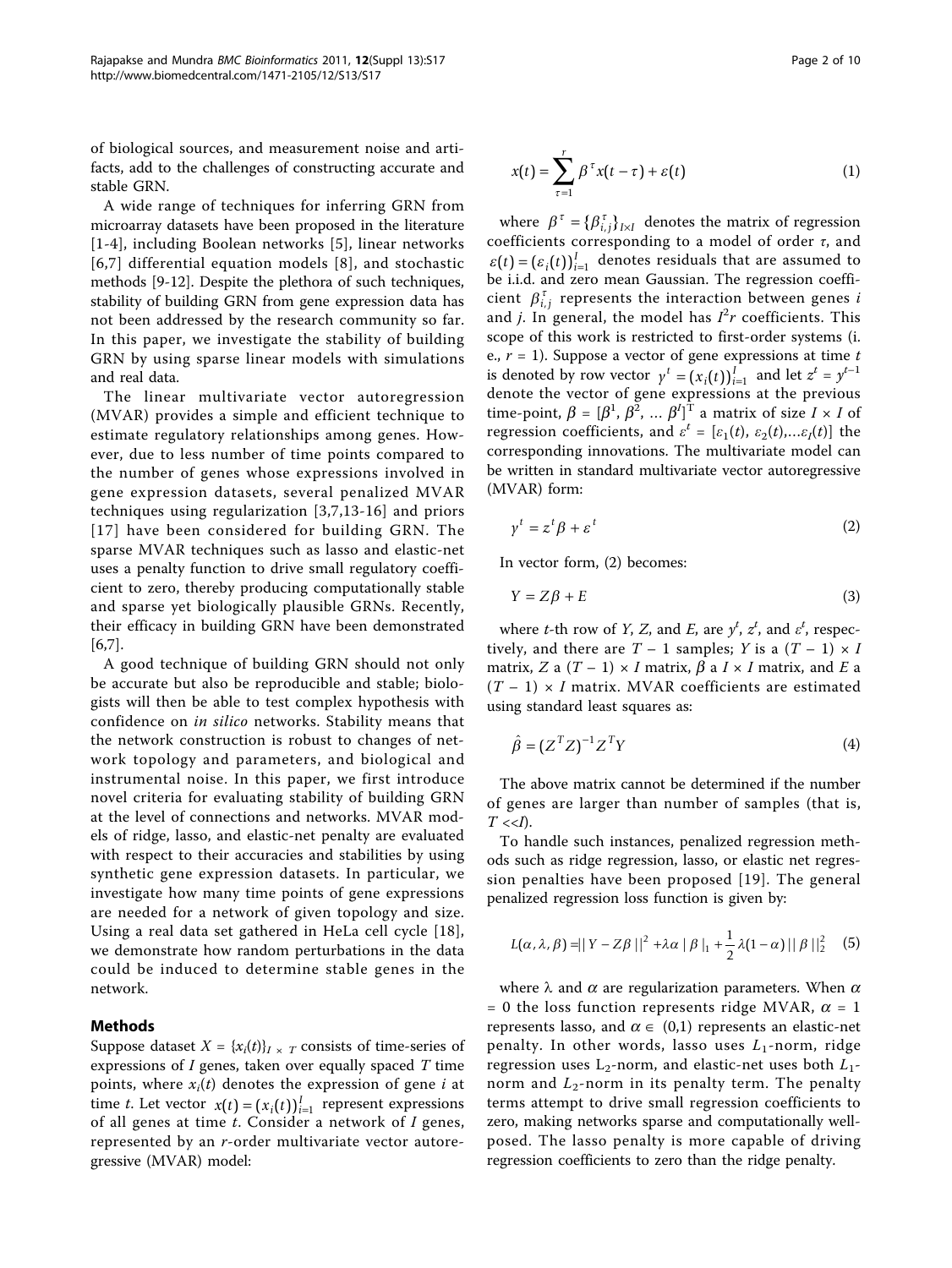#### Synthetic data

Most of the real world networks, such as biological networks, are scale-free. In this study, GRN of various sizes and topology are built with scale-free networks using Barabasi-Albert model [[20](#page-9-0)]. First, assuming that large GRNs adhere to the topology of scale-free networks, synthetic structures of GRN were built by initiating a small number of nodes. New nodes and edges were added with preferential attachment as the probability of addition of new nodes to the existing node is not uniform. A node with high number of edges attracts higher number of new nodes compared to a node with no connection. This phenonmena in fact leads to power-law distribution: the probability  $p_i$  of preferential attachment of a new gene to existing gene  $i$  is given by:

$$
p_i \sim d_i^{\gamma} + b \tag{6}
$$

where d<sub>i</sub> denotes the number of adjacent edges not initiated by gene  $i$  itself (which approximates to the indegree of gene *i*). The parameters  $\gamma$  denotes the power of preferential attachment and  $b$  the attractiveness of the gene with no adjacent edges.

Time-series datasets of gene expressions were generated for a specific network topology with the preferential attachment  $\gamma = 1.2$ . For a given network topology, the coefficients corresponding to no interactions among genes were set to zero. For other connections, true MVAR coefficients were obtained by drawing samples from a uniform distribution on the interval [-1,-0.8] and [0.8,1] such that the number of positive and negative coefficients are approximately equal. The initial  $(t = 0)$ gene expression values were drawn from a uniform distribution on the interval [10,15]. For successive time points, expression were generated using MVAR model with added i.i.d. Gaussian random noise  $\Sigma = I[7]$ . Parameters used for generating synthetic networks are given in Table 1. For a given network and number of time points, we generated 100 time-series datasets by randomly initializing the gene expressions.

#### Real data

To investigate to the stability of real biological networks, we use lasso and elastic-net methods on Human cancer cell Line (HeLa) cell-cycle gene expression dataset [[18](#page-9-0)].

Table 1 Parameters used for generation of synthetic network

| Parameter                                             | Values         |  |  |
|-------------------------------------------------------|----------------|--|--|
| Number of Bootstraps (B)                              | 100            |  |  |
| Number of Genes                                       | 10, 50, or 100 |  |  |
| Number of time points                                 | 10, 30, 50, 70 |  |  |
| Regression coefficient cut-off for edge detection $($ | 0.0001         |  |  |

The dataset used in this study is described as experiment 3 ([http://genome-www.stanford.edu/Human-CellCycle/](http://genome-www.stanford.edu/Human-CellCycle/Hela/) [Hela/](http://genome-www.stanford.edu/Human-CellCycle/Hela/)) and contains 48 time points where gene expressions were measured at the interval of one hour and synchronized by double thymidine block. Based on relevance to cell cycle and tumor development, 91 genes were selected. This dataset was previously used to demonstrate the efficacy of sparse lasso MVAR techniques in building GRN [[6\]](#page-8-0). In order to investigate stability random perturbations, we added noise perturbations at each time point by adding random samples from Gaussian noise  $N(0,$  $(\sigma + \delta)^2$ ); we define *SNR* =  $\frac{\sigma}{(\sigma + \delta)^2}$  $\sigma$  +  $\delta$ 2  $\frac{1}{(\sigma + \delta)^2}$  where  $\sigma$  is the standard deviation of residuals of real data and  $\delta$  is a perturbation constant. For real dataset, the standard deviation of residuals was,  $\sigma$  = 0.225 and  $\sigma$  = 0.23, respectively, for models built with lasso and elastic-net MVAR models. By generating 100 gene expression datasets for each of  $\delta$ such that  $SNR \in [0.01, 4]$ , the stability of GRN built were studied against noise perturbations.

#### Stability of structure

In this section, we present a Hamming distance based criteria for evaluating the stability of building GRN. Let  $\{X^b\}_{b=1}^B$  be a set of *B* sub-samples of original data and  $s^b$  be the GRN derived from b-th sample  $X^b$ . The structure of each network  $s^b$  is represented by a connectivity matrix  $c^b = {c_{ij}^b}_{I \times I}$  where  $c_{ij}^b = 1$  represents the presence of a regulatory interaction between genes  $i$  and  $j$ , and otherwise 0. Consider two GRNs  $s^b$  and  $s^{b'}$ ; the similarity of the two networks is obtained by the average Hamming distance over all the regulatory connections:

$$
\rho(s^b, s^{b'}) = 1 - \frac{1}{|s^b| + |s^{b'}|} \sum_{i} \sum_{j} d(c^b_{i,j}, c^{b'}_{i,j}).
$$
 (7)

where  $d$  denotes the Hamming distance and  $|s^{b}|$ denotes the number of connections in the network  $s^b$ . In (7), the stability  $\rho \in [0, 1]$ , where higher values denote high stability of the GRN inference algorithm. Here, stability is measured with respect to the whole network and the Hamming distance takes into account both the presence and absence of a regulatory connection.

Using the above measures, the stability of complete GRNs is obtained by averaging over  $B$  number of structures obtained using a particular method. The average of pair-wise stability, such as denoted in (7), is then used as the overall stability performance of the given method. This is given by:

$$
\rho_{\text{structure}} = \frac{2}{B(B-1)} \sum_{b=1}^{B} \sum_{b'=b+1}^{B} \rho(s^b, s^{b'}).
$$
 (8)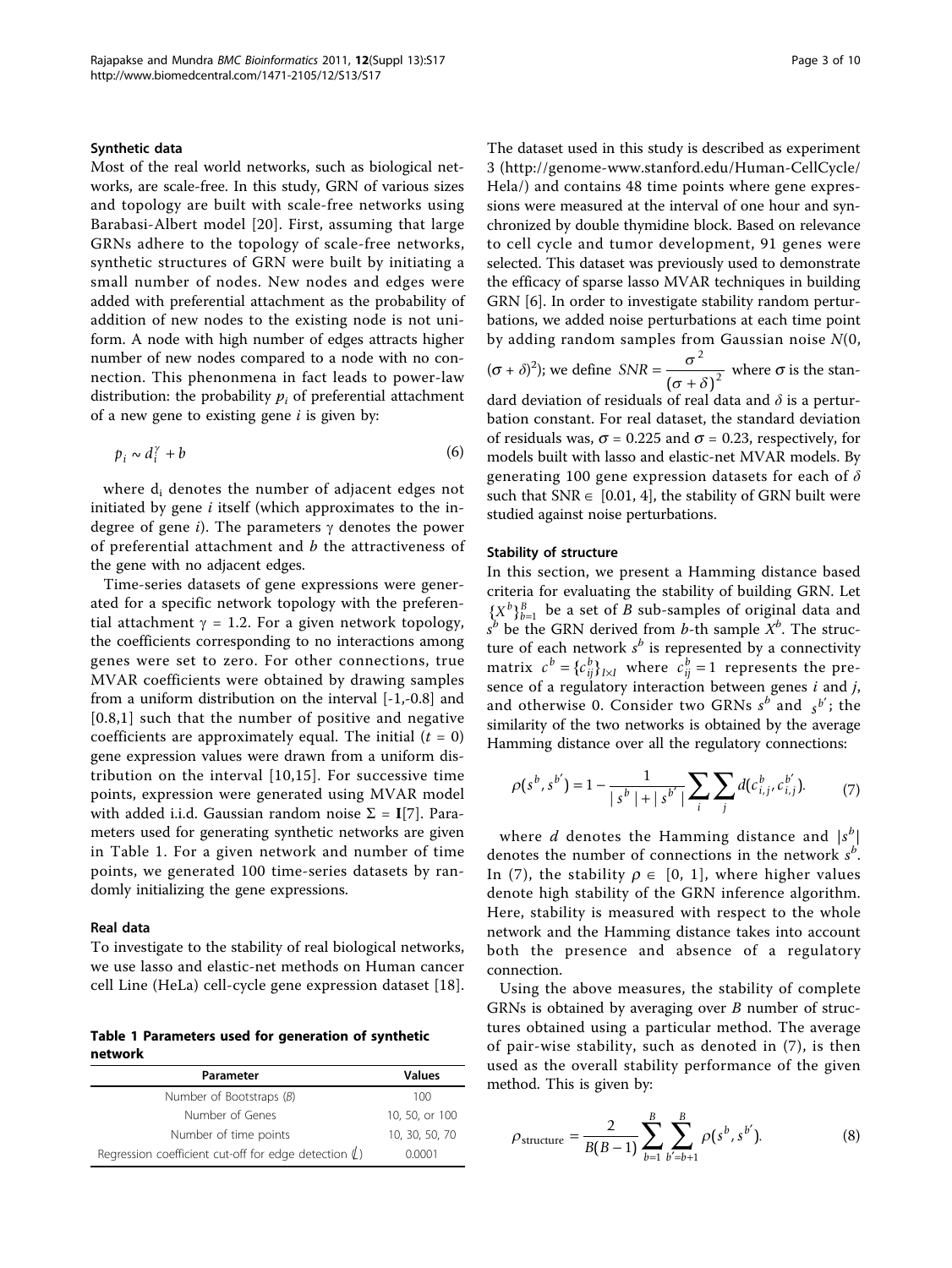The stability of an independent edge is equally important. With a small perturbation, an edge is either established between two genes  $i$  and  $j$ , or is not detected. Hence, based on the number of times a regulatory relationship occurs between the two specific genes, the stability of the edge can be computed. Such edge stability is defined as:

$$
\rho_{connection}(i, j) = \frac{\sum_{b=1}^{B} c_{i,j}^{s^b}}{B}
$$
\n(9)

#### Implementation

Scale-free network topologies were generated using igraph R package [\[21\]](#page-9-0). The stability of networks are studied with penalized regression methods. Each of these MVAR method has regularization parameters. Although computationally expensive, we used the leave-one-out cross-validation to estimate the  $\lambda$  for ridge MVAR and  $\alpha$  and/or  $\lambda$  for sparse models. For ridge estimate, the  $\lambda$ was selected from the set of {0.001, 0.1, 1, 10, 100}. For lasso and elastic net, the glmnet package [[22\]](#page-9-0) is used which could generate the whole solution path for  $\lambda$  for a given  $\alpha$  value ( $\alpha = 1$  for lasso). Hence, the  $\alpha$  values are selected from a set of {0.1, 0.2, …, 0.9} for elastic-net model.

The presence of statistically significant edges were determined using t- distribution over regression coefficients corrected for multiple comparisons using false discovery rate (FDR) [\[23](#page-9-0)]. In this method, let  $P_{(1)} \n\t\leq P_{(2)}$ ≤ ... ≤  $P(n)$  denotes sorted *p*-values where *n* is the number of hypotheses. If  $k^*$  is the largest  $n^*$  for which  $P_{(n^*)} \leq \frac{n^*}{k^*} q$  then we reject all the hypotheses  $n^* = 1, 2,$ <br>  $k^*$  *H*ore *g* is lovel of significance. For a given regres  $..., k^*$ . Here, q is level of significance. For a given regression, the p-value for a regression coefficient  $\beta$  could be approximated using:

$$
\frac{\beta}{\sqrt{\sigma^2 w_k}} \sim t(d) \tag{10}
$$

Here,  $t(d)$  is t-distribution with d degree of freedom (dof);  $\sigma^2$  is an estimate of the error of variance  $(\sigma^2 = \frac{1}{T-1}(Y - Z\beta)'(Y - Z\beta))$ ; and  $w_k$  is the j-th diagonal element of  $((Z'Z + \lambda W^{-})^{-1}Z'Z(Z'Z + \lambda W^{-})^{-1})$  where  $W^-$  denotes generalized inverse of W, a diagonal matrix with diagonal elements  $|\beta_k|$ . To achieve closed form solution, this matrix is estimated using ridge coefficients using the tuned  $\lambda$  for lasso penalty [[24\]](#page-9-0). For lasso, the number of nonzero coefficients is an unbiased estimate for the degrees of freedom [\[25](#page-9-0)]. The dof for elastic-net were also assumed to be the number of nonzero coefficients. Only the statistically significant edges were evaluated for stability analysis of sparse MVAR on real datasets.

In this paper, we use fast coordinate descent algorithm for optimizing lasso and elastic net loss function. The codes are provided with glmnet MATLAB package. Ridge regression is performed using standard MATLAB function.

## Results on synthetic dataset

To study the effects of the number of time points on the stability, GRN consisting of  $I \in \{10, 50, 100\}$  number of genes were simulated using scale-free networks with topologies having power-law coefficient  $\gamma \in [2.10,$ 2.30 ]. Thus, temporal gene expressions for  $T \in \{10,$ 30, 50, 70} number of time points for a given network topology were generated. For given I,  $\gamma$ , and T, B = 100 number of bootstrapped datasets were generated by randomly initiating gene expressions at the first time point.

Table [2](#page-4-0) shows accuracies and stabilities of sparse linear models at different numbers of genes and time points. True positives (TP), false positives (FP), and Fmeasure (which is equal to  $2 \times \frac{Precision \times Recall}{Precision + Recall}$ , where Precision =  $TP/(TP+FP)$  and Recall =  $TP/(TP + FN)$  were used to indicate the accuracy. The performances measures reported are the averages over 100 bootstrap datasets. As seen, the accuracies of elastic-net and lasso were good and they need only a number of time points approximately equaling the number of genes to achieve good accuracy in small networks (for example, 10 genes). But as the network size grows, the number of time points required were relatively less compared to the size of the network. Ridge shows relatively poor accuracy, so is not considered further for evaluation. If the number of time points are small, false negatives were easier to correct by increasing the number of time points than false positives.

Figure [1](#page-5-0) shows the stability of lasso and elastic-net MVAR methods of building GRN of different sizes with different number of time points. The accuracy and stability were similar for the two methods. To achieve decent accuracy, the number of time points needed were at least about the size of the network. But to achieve good stability, much more time points are needed. At the individual edge level, figure [2](#page-5-0) and [3](#page-6-0) represent distribution of stability of edges with increasing number of genes and time points. Increase in number of time samples reduces the number of edges of low stability.

#### Results on real dataset

Figures [4a](#page-6-0) and [5a](#page-6-0) show statistically significant connections of GRN obtained using elastic-net and lasso MVAR, respectively, for Hela cell-cycle dataset. Figures [4b](#page-6-0) and [5b](#page-6-0)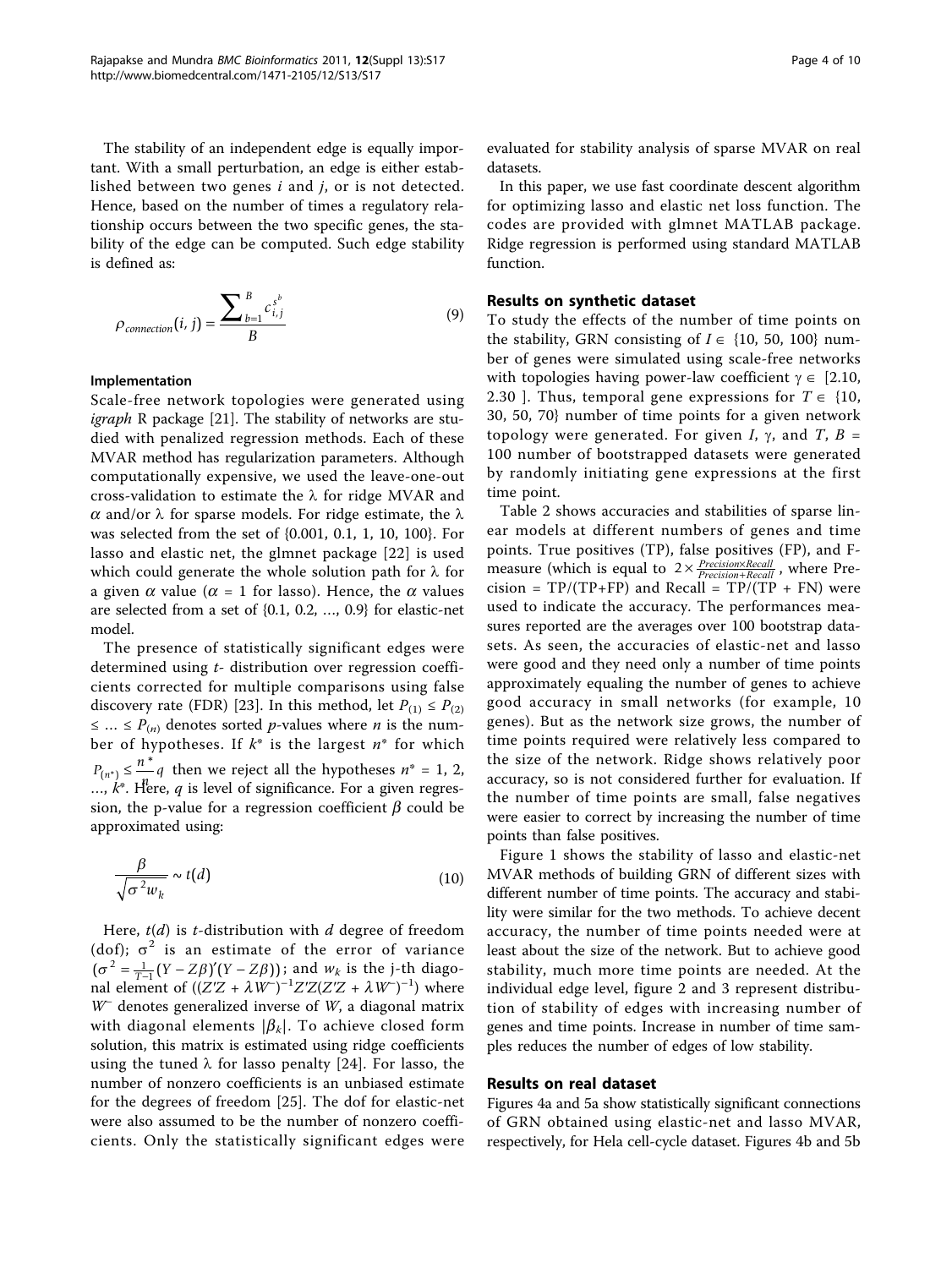## <span id="page-4-0"></span>Table 2 Performances of lasso, elastic-net (EN), and ridge MVAR models on synthetic datasets with varying numbers of genes and time points

| Number of genes | Number of time points | Method     | True positives | False positives | Precision | Recall   | F-measure | Stability |
|-----------------|-----------------------|------------|----------------|-----------------|-----------|----------|-----------|-----------|
|                 |                       | EN         | 5.86           | 7.94            | 0.47      | 0.65     | 0.53      | 0.41      |
|                 | $10\,$                | Lasso      | 5.19           | 4.88            | 0.57      | 0.58     | 0.55      | 0.46      |
|                 |                       | Ridge      | 8.99           | 90.70           | 0.09      | 1.00     | 0.16      | 0.99      |
|                 |                       | ${\sf EN}$ | 8.66           | 8.02            | 0.56      | 0.96     | 0.69      | 0.64      |
|                 | $30\,$                | Lasso      | 8.54           | 5.79            | 0.63      | 0.95     | 0.75      | 0.65      |
|                 |                       | Ridge      | 8.99           | 90.55           | 0.09      | 1.00     | 0.16      | 0.99      |
|                 |                       | ${\sf EN}$ | 8.99           | 5.91            | 0.64      | 1.00     | 0.77      | 0.71      |
| $10\,$          | 50                    | Lasso      | 8.99           | 4.12            | 0.71      | 1.00     | 0.82      | 0.75      |
|                 |                       | Ridge      | 8.98           | 90.53           | 0.09      | 1.00     | 0.16      | 0.99      |
|                 |                       | ${\sf EN}$ | 9.00           | 5.12            | 0.67      | 1.00     | 0.79      | 0.72      |
|                 | $70\,$                | Lasso      | 8.99           | 3.92            | 0.72      | 1.00     | 0.83      | 0.76      |
|                 |                       | Ridge      | 8.99           | 90.35           | 0.09      | 1.00     | 0.16      | 0.99      |
|                 |                       | EN         | 17.29          | 131.50          | 0.12      | 0.35     | 0.18      | 0.15      |
|                 | $10$                  | Lasso      | 13.53          | 42.81           | 0.25      | 0.28     | 0.26      | 0.15      |
|                 |                       | Ridge      | 48.90          | 2429.90         | 0.02      | 1.00     | 0.04      | 0.99      |
|                 |                       | EN         | 32.73          | 95.75           | 0.26      | 0.67     | 0.37      | 0.27      |
|                 | $30\,$                | Lasso      | 32.37          | 72.41           | 0.31      | 0.66     | 0.42      | 0.31      |
|                 |                       | Ridge      | 48.90          | 2431.70         | 0.02      | 1.00     | 0.04      | 0.99      |
|                 |                       | ${\sf EN}$ | 39.39          | 77.88           | 0.34      | 0.80     | 0.48      | 0.35      |
| 50              | 50                    | Lasso      | 39.15          | 0.39            | 0.80      | 0.82     | 0.52      | 0.38      |
|                 |                       | Ridge      | 48.9           | 2436.20         | 0.02      | 1.00     | 0.04      | 0.99      |
|                 |                       | ${\sf EN}$ | 48.82          | 98.11           | 0.34      | 1.00     | 0.50      | 0.41      |
|                 | $70\,$                | Lasso      | 48.82          | 78.38           | 0.39      | 1.00     | 0.56      | 0.45      |
|                 |                       | Ridge      | 49.00          | 2432.90         | 0.02      | 1.00     | 0.04      | 0.99      |
|                 |                       | ${\sf EN}$ | 22.33          | 259.46          | 0.08      | 0.23     | 0.12      | 0.08      |
|                 | $10\,$                | Lasso      | 14.91          | 69.95           | 0.18      | 0.15     | 0.16      | 0.08      |
|                 |                       | Ridge      | 98.31          | 9759.90         | 0.01      | 1.00     | 0.02      | 0.98      |
|                 |                       | ${\sf EN}$ | 58.67          | 214.17          | 0.22      | 0.59     | 0.32      | 0.20      |
|                 | $30\,$                | Lasso      | 56.37          | 153.76          | 0.27      | 0.57     | 0.37      | 0.22      |
|                 |                       | Ridge      | 98.71          | 9777.50         | 0.01      | $1.00\,$ | 0.02      | 0.99      |
|                 |                       | ${\sf EN}$ | 79.10          | 190.56          | 0.30      | 0.80     | 0.43      | 0.29      |
| 100             | 50                    | Lasso      | 78.60          | 164.55          | 0.33      | 0.79     | 0.46      | 0.32      |
|                 |                       | Ridge      | 98.80          | 9792.20         | 0.01      | 1.00     | 0.02      | 0.99      |
|                 |                       | ${\sf EN}$ | 87.62          | 160.01          | 0.36      | 0.89     | 0.51      | 0.36      |
|                 | $70\,$                | Lasso      | 87.54          | 144.63          | 0.38      | 0.88     | 0.53      | 0.38      |
|                 |                       | Ridge      | 98.81          | 9805            | 0.01      | 1.00     | 0.02      | 0.99      |

show the stable networks whose edges that have stability values greater than 0.5 after perturbations at SNR=4.0. As seen, the network derived using elastic-net penalty has higher number of edges compared to GRNs derived using

lasso. This is because lasso can only select a very few number of edges in the presence of correlated gene expressions. As seen, after perturbation, the number of in-degree or out-degree of many critical hubs are reduced while few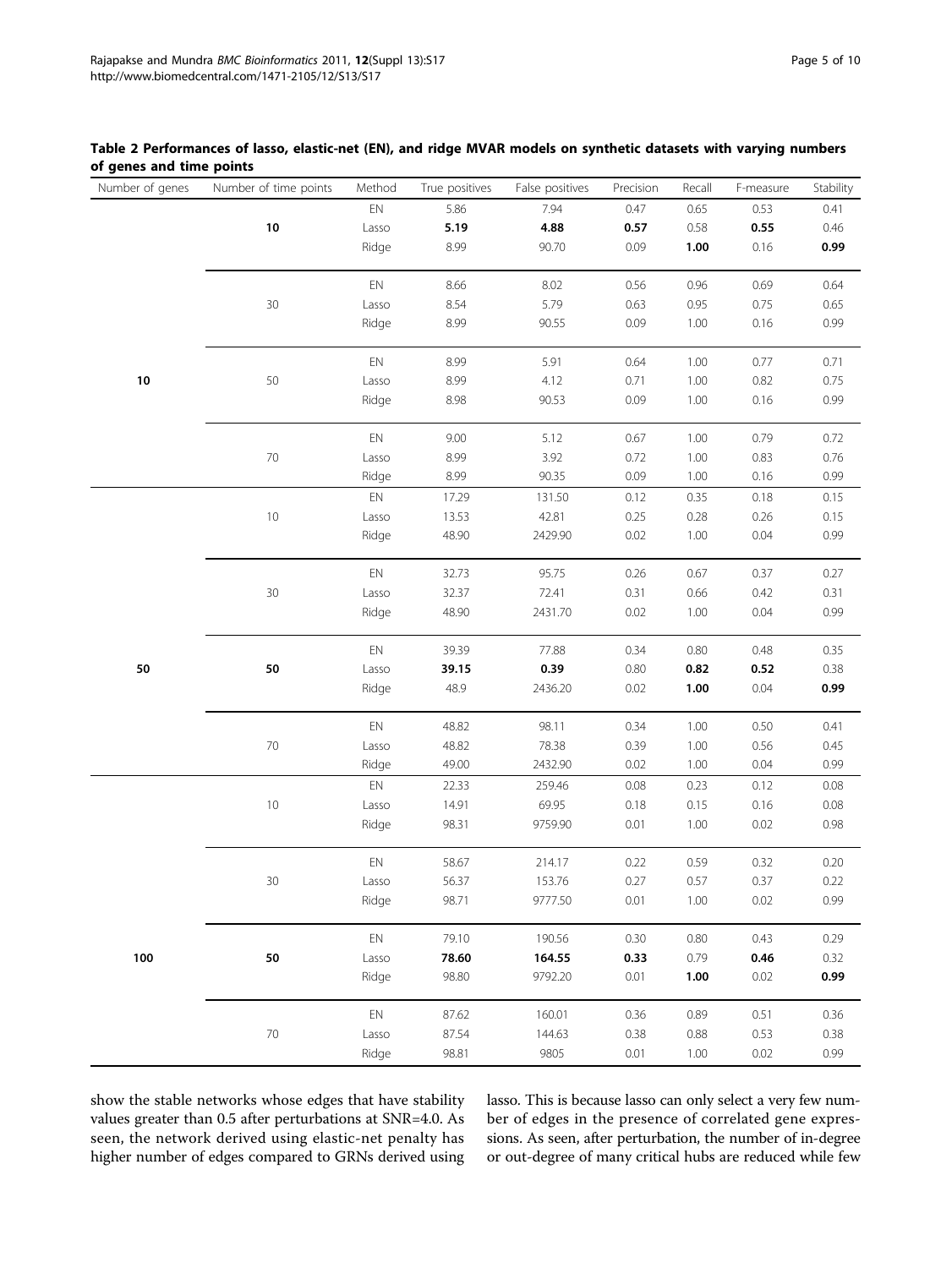<span id="page-5-0"></span>

new edges are also detected. Elastic-net produced a more stable network than the lasso.

Both the networks were able to detect many important biological hubs, such as Noxa, IL-6, c-myc, IAP, TSP1

etc. The biological importance of these hubs in cell cycle regulation and tumor developments are well documented in various studies. Briefly, Noxa mediates cell cycle control of homeostasis of B cells and by repressing

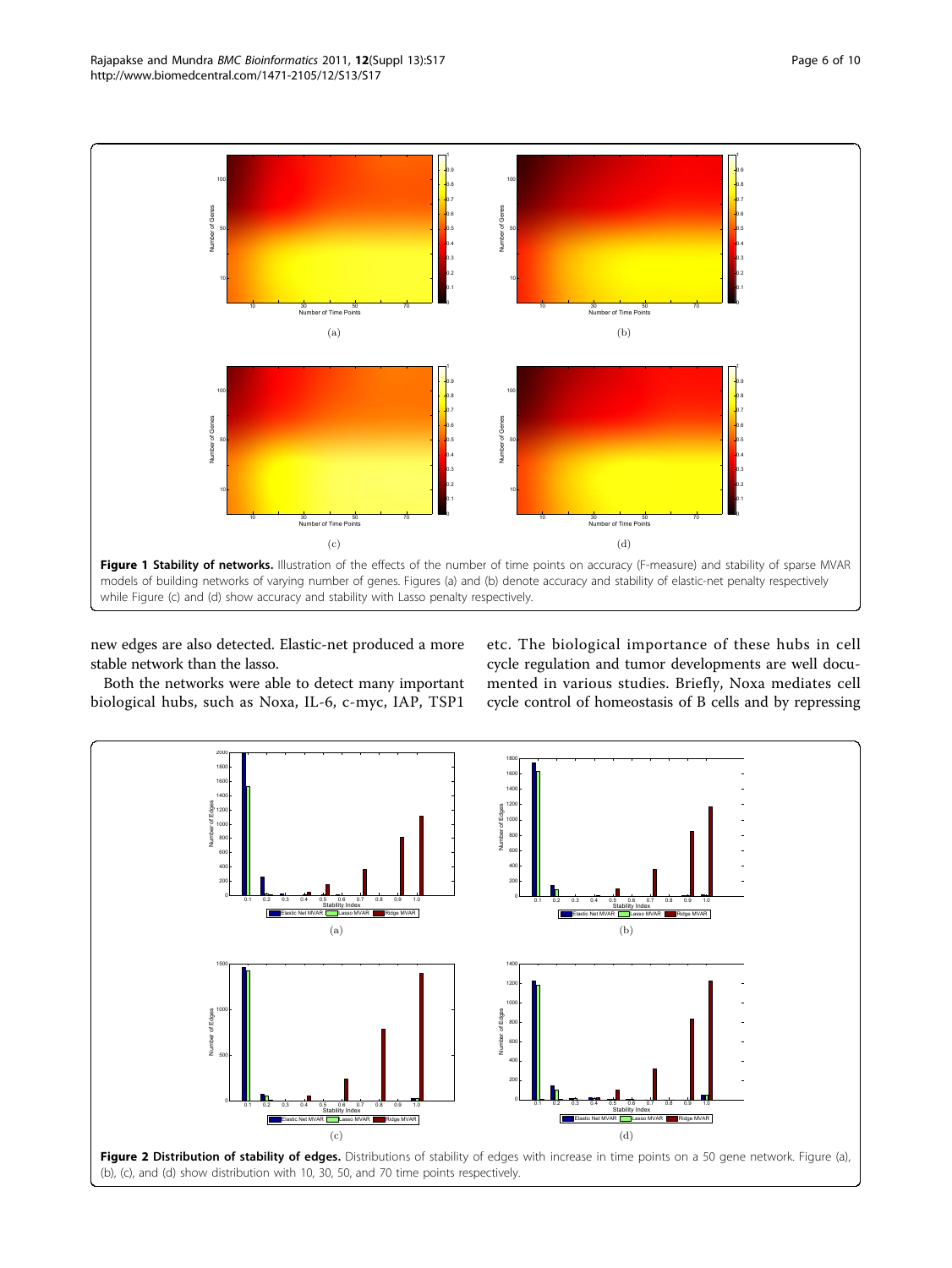<span id="page-6-0"></span>

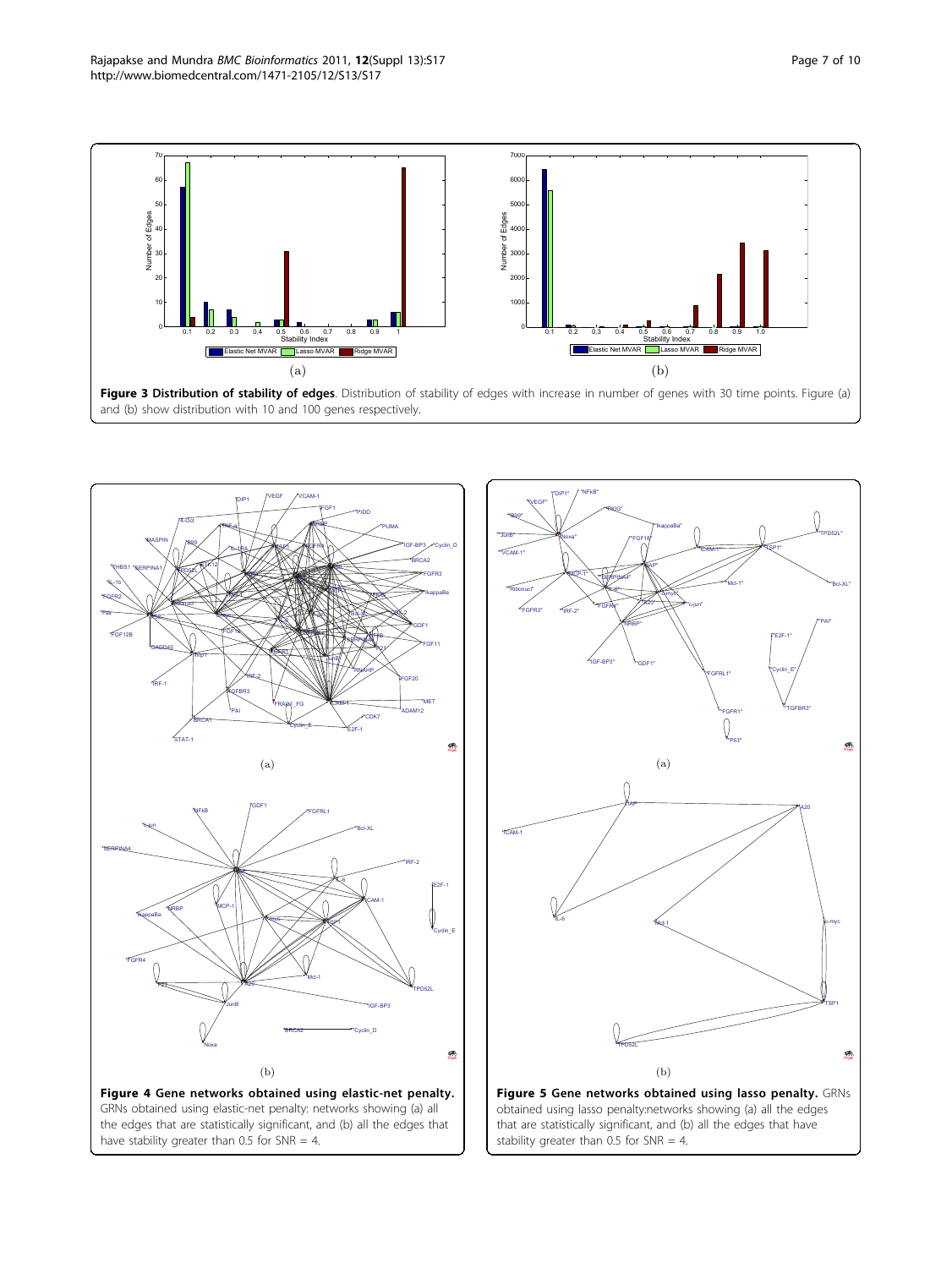

Noxa, induction of G1 arrest by p18 bypasses a homeostatic cell-cycle checkpoint in intermediate Plasma cells for their differentiation [\[26](#page-9-0)]. IL-6 plays importance role in induction of apoptosis and cell cycle regulation [[27](#page-9-0)]. This is also shown by large number of out-degree edges. Thrombospondin-1 (TSP1) curtails tumor growth and acts as an inhibitor of angiogenesis [[28](#page-9-0)]. Inhibitors of apoptosis (IAPs) have important role in cell division and regulates apoptosis [\[29](#page-9-0)]. c-Myc oncoprotein prevents cell cycle arrest in response to growth-inhibitory signals, differentiation stimuli, or mitogen withdrawal [[30](#page-9-0)]. Hubs such as P53, NFkB, FGFR3, etc. were not detected in GRN obtained using Lasso penalty, but were detected with elastic-net penalty. However, many edges and hubs are not recognized when perturbations were induced (for example, at  $SNR = 4.0$ ) and edge stability is set to a thresold of 0.5. Genes like Noxa, NFkB, P53 etc. are severely affected in GRNs obtained using both sparse MVAR methods. Biologically, this could mean that these genes are less important for the biological processes underlying the network, compared to more stable genes. The results indicate that random perturbation of data indirectly helps the process of building accurate and stable GRNs. Figure 6 shows stability of individual connections produced by lasso and elastic-net methods. As seen, lasso produces less number of unstable edges than elastic-net. Figure [7](#page-8-0) shows the effect of SNR on stability and F-measure. With increase in SNR level, both the stability and Fmeasures improves. Generally, the GRNs obtained using elastic-net penalty have higher stability and F-measure compared to GRNs derived using lasso. To compute the F-measure, it is assumed that the GRN derived on real data using lasso (or elastic-net) MVAR is true.

## **Discussion**

Novel measures of evaluating stability of building GRN were introduced. Thereby, stability and accuracy of sparse MVAR models in building GRN structure were studied using synthetic datasets. The results suggest that to achieve decent accuracy and stability with sparse MVAR methods, at least a number of time points equal to the number of genes are required. But as the network size grows, the number of time points required is less compared to the number of genes in the network. It is easier to ameliorate the effects of false negatives than the false positives by increasing the number of time samples of gene expressions. The results indicates that lasso MVAR and elastic-net perform equally on datasets in general, though lasso handles false positives better. However, elastic-net performed better than lasso on real dataset. This is because elastic-net penalty has an ability to predict regulatory relationship between highly correlated genes while lasso will only predict one of them [\[31\]](#page-9-0). As genes are highly correlated, elastic-net or their improved versions proves better making inferences on large scale GRNs [\[7](#page-8-0)]. In simulated datasets, correlations among gene expression were not simulated.

To the best of our knowledge, this is the first study introducing stability criteria or studying methods building GRN. Our investigations here were focused on the stability of sparse MVAR models. Our work could be extended for other approaches as well. For small networks, sparse linear models to build networks were stable and accurate. Furthermore, effects of the number of time points on the stability were studied by experimenting on scale-free networks of different topologies. As the network size grows, the number of time points required for building GRN is less than the number of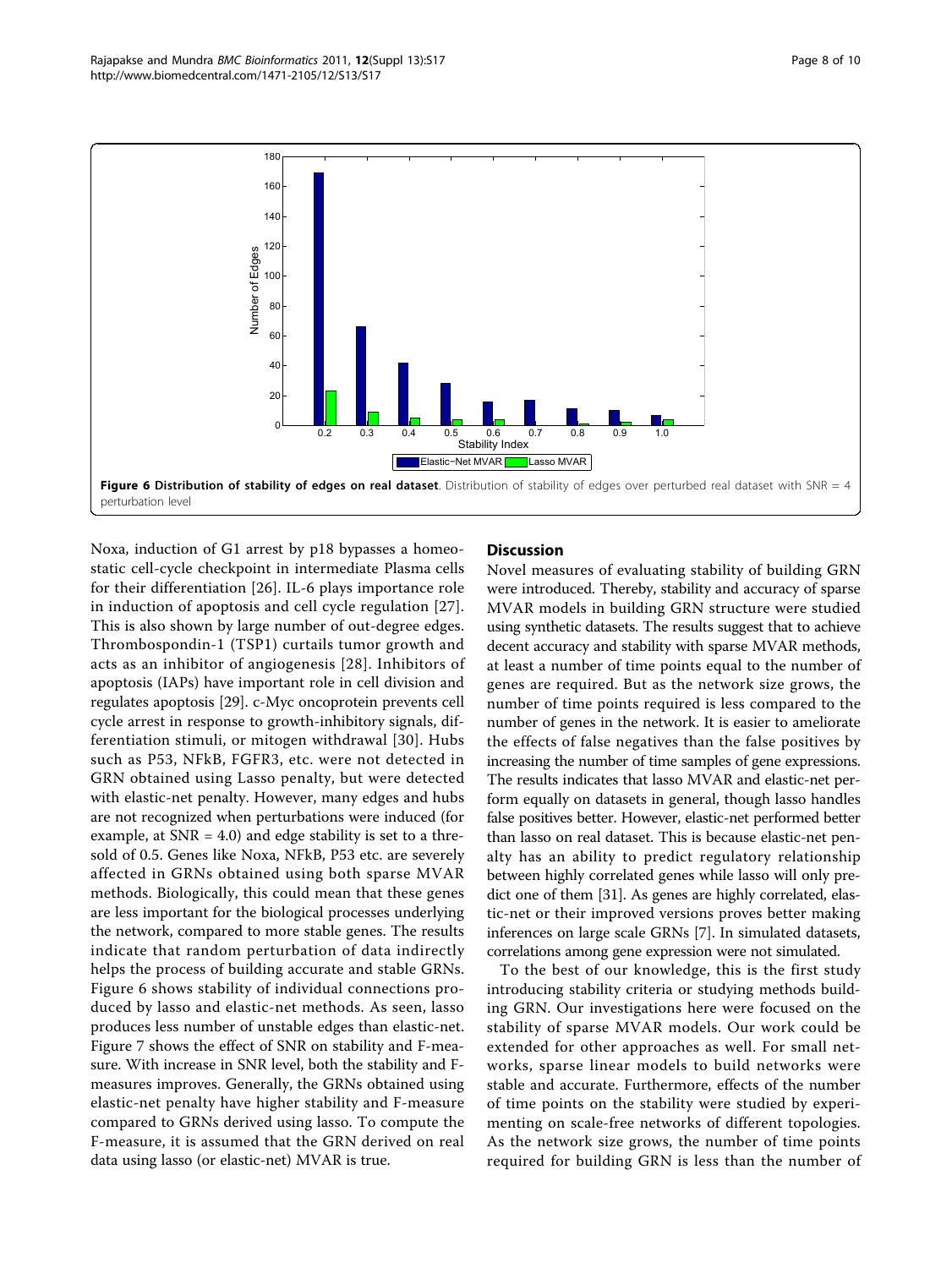genes in the GRN. Stability is inherent problem in practice as real datasets consist of a large number of genes and short time-series. With an application of real dataset, we demonstrate how stable GRN can be derived by introducing perturbations to the gene expression datasets. Only a few statistically significant edges and associated gene hubs are stable and can withstand small amount of perturbation. Biologically, more stable genes have preserve more significant roles of the biological process of the network. This research emphasizes the need for building GRN that are accurate, stable, and reproducible, so that the structures derived are robust against noise and perturbation of data. In addition by perturbing gene expressions, more accurate and stable core genes and subnetworks can be inferred from temporal gene expression data.

data collected over Hela cell-cycle.

Acknowledgements

We thank Prof Andre Fujita for providing the reduced HeLa cell cycle dataset. This work was partly supported by a ARC 9/10 grant to J. C. Rajapakse by Ministry of Education, Singapore.

This article has been published as part of BMC Bioinformatics Volume 12 Supplement 13, 2011: Tenth International Conference on Bioinformatics -First ISCB Asia Joint Conference 2011 (InCoB/ISCB-Asia 2011): Bioinformatics. The full contents of the supplement are available online at [http://www.](http://www.biomedcentral.com/1471-2105/12?issue=S13) [biomedcentral.com/1471-2105/12?issue=S13](http://www.biomedcentral.com/1471-2105/12?issue=S13).

#### Author details

<sup>1</sup> BioInformatics Research Centre, School of Computer Engineering, Nanyang Technological University, Singapore 639798. <sup>2</sup>Singapore-MIT Alliance Singapore 639798. <sup>3</sup>Department of Biological Science, Massachusetts Institute of Technology, Cambridge, MA 02142, USA.

#### Authors' contributions

JR initiated the study, analyzed the results, and wrote the manuscript. PM helped in formulating the experiments, performed all the experiments, and wrote the initial draft. All authors read and approved the final manuscript.

#### Competing interests

The authors declare that they have no competing interests.

Published: 30 November 2011

#### References

- 1. Huang Y, Tienda-Luna I, Wang Y: [Reverse engineering gene regulatory](http://www.ncbi.nlm.nih.gov/pubmed/20046885?dopt=Abstract) [networks.](http://www.ncbi.nlm.nih.gov/pubmed/20046885?dopt=Abstract) IEEE Signal Processing Magazine 2009, 26:76-97.
- 2. Chao S, Hua J, Jung S: Inference of gene regulatory networks using timeseries data: a survey. A Survey. Current Genomics 2009, 10:416-429.
- 3. Fogelberg C, Palade V: Machine learning and genetic regulatory networks: a review and a roadmap. In Foundations of Computational Intelligence. Stoneham: Butterworth-Heinemann, Springer Verlag;Hassanien AE, Abraham A, Vasilakos A, Pedrycz W 2009:.
- 4. Kim S, Imoto S, Miyano S: [Inferring gene networks from time series](http://www.ncbi.nlm.nih.gov/pubmed/14582517?dopt=Abstract) [microarray data using dynamic Bayesian networks.](http://www.ncbi.nlm.nih.gov/pubmed/14582517?dopt=Abstract) Briefings in Bioinformatics 2003, 4(3):228-235.
- 5. Li P, Zhang C, Perkins E, Gong P, Deng Y: [Comparison of probabilistic](http://www.ncbi.nlm.nih.gov/pubmed/18047712?dopt=Abstract) [Boolean network and dynamic Bayesian network approaches for](http://www.ncbi.nlm.nih.gov/pubmed/18047712?dopt=Abstract) [inferring gene regulatory networks.](http://www.ncbi.nlm.nih.gov/pubmed/18047712?dopt=Abstract) BMC Bioinformatics 2007, 8(Suppl 7): S13.
- 6. Fujita A, Sato J, Garay-Malpartida H, Yamaguchi R, Miyano S, Sogayar M, Ferreira C: [Modeling gene expression regulatory networks with the](http://www.ncbi.nlm.nih.gov/pubmed/17761000?dopt=Abstract) [sparse vector autoregressive model.](http://www.ncbi.nlm.nih.gov/pubmed/17761000?dopt=Abstract) BMC Systems Biology 2007, 1:39.
- 7. Shimamura T, Imoto S, Yamaguchi R, Fujita A, Nagasaki M, Miyano S: [Recursive regularization for inferring gene networks from time-course](http://www.ncbi.nlm.nih.gov/pubmed/19386091?dopt=Abstract) [gene expression profiles.](http://www.ncbi.nlm.nih.gov/pubmed/19386091?dopt=Abstract) BMC Systems Biology 2009, 3:41.
- 8. de Jong H: [Modeling and simulation of genetic regulatory systems : a](http://www.ncbi.nlm.nih.gov/pubmed/11911796?dopt=Abstract) [literature review.](http://www.ncbi.nlm.nih.gov/pubmed/11911796?dopt=Abstract) Journal of Computational Biology 2002, 9:67-103.
- 9. Friedman N, Linia M, Nachman I, Peér D: [Using Bayesian networks to](http://www.ncbi.nlm.nih.gov/pubmed/11108481?dopt=Abstract) [analyze expression data.](http://www.ncbi.nlm.nih.gov/pubmed/11108481?dopt=Abstract) Journal of Computational Biology 2000, 7(3-4):601-620.
- 10. Ferrazzi F, Sebastiani P, Ramoni M, Bellazzi R: [Bayesian approaches to](http://www.ncbi.nlm.nih.gov/pubmed/18269696?dopt=Abstract) [reverse engineer cellular systems: a simulation study on nonlinear](http://www.ncbi.nlm.nih.gov/pubmed/18269696?dopt=Abstract) [Gaussian networks.](http://www.ncbi.nlm.nih.gov/pubmed/18269696?dopt=Abstract) BMC Bioinformatics 2007, 8(Suppl 5):S2.
- 11. Murphy K, Mian S: Modelling gene expression data using dynamic bayesian networks. Tech. rep 1999.
- 12. Chaturvedi I, Rajapakse JC: Building gene networks with time-delayed regulations. Pattern Recognition Letters 2010, 31:2133-2137.
- 13. Zhao W, Serpedin E, Dougherty E: [Inferring gene regulatory networks](http://www.ncbi.nlm.nih.gov/pubmed/16845143?dopt=Abstract) [from time series data using the minimum description length principle.](http://www.ncbi.nlm.nih.gov/pubmed/16845143?dopt=Abstract) Bioinformatics 2006, 22(17):2129-2135.
- 14. Menéndez P, Kourmpetis Y, ter Braak C, van Eeuwijk F: [Gene regulatory](http://www.ncbi.nlm.nih.gov/pubmed/21188141?dopt=Abstract) [networks from multifactorial perturbations using Graphical Lasso:](http://www.ncbi.nlm.nih.gov/pubmed/21188141?dopt=Abstract) [application to the DREAM4 Challenge.](http://www.ncbi.nlm.nih.gov/pubmed/21188141?dopt=Abstract) PLOS One 2010, 5(12):e14147.
- 15. Grzegorczyk M, Husmeier D: Improvements [in the reconstruction of time](http://www.ncbi.nlm.nih.gov/pubmed/21177328?dopt=Abstract)[varying gene regulatory networks: dynamic programming and](http://www.ncbi.nlm.nih.gov/pubmed/21177328?dopt=Abstract) [regularization by information sharing among genes.](http://www.ncbi.nlm.nih.gov/pubmed/21177328?dopt=Abstract) Bioinformatics 2011, 27(5):693-699.

<span id="page-8-0"></span>